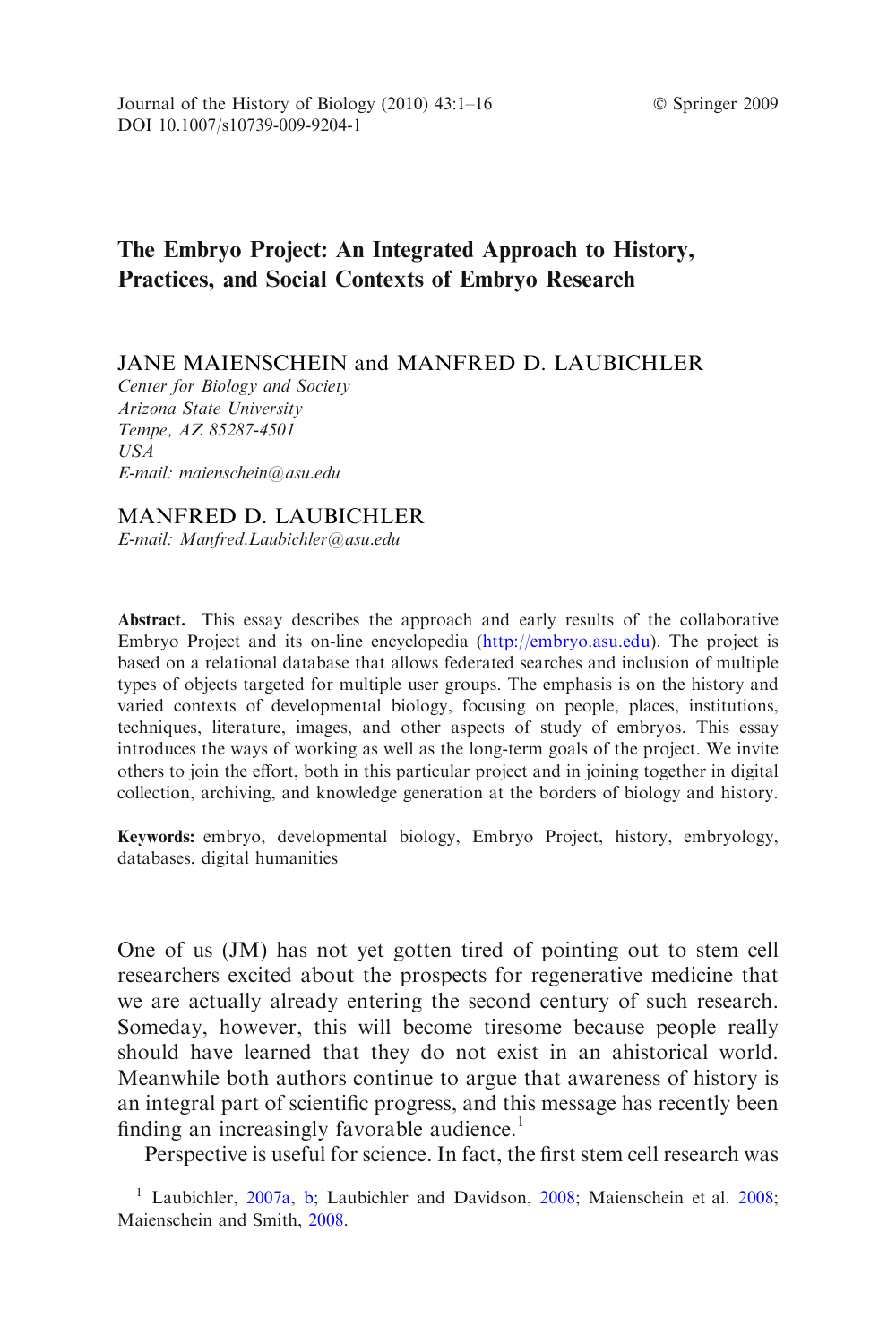Ross Granville Harrison's [1907](#page-15-0) study of nerve fiber outgrowth in frogs. Alexis Carrell's research building on the new techniques of tissue culture introduced regenerative clinical applications.<sup>2</sup> Few of today's researchers eager to capitalize on new funding and promises of translational results recognize this century-old research as directly relevant to their own. Few ask what they might learn from reflecting on how we got where we are today. Few policy makers or funders ask about the larger context in which the work they are being asked to support has arisen or about the constraints or opportunities created by the historical contingencies. But, optimists or fools that we are, we believe that this is not due to an intrinsic hostility towards the messy complexity of history; rather, we are convinced that this is primarily due to a lack of awareness. In other words, it is an education and communication problem. It is up to historians to stimulate the imaginations of our would-be expanded audiences.

It is, however, difficult for one or a few historians of embryology to talk individually to all these interested stem cell researchers and ''set them straight,'' even if we wanted to do that or thought we could. Even through publications we can only reach a fraction of the possibly interested audiences. And any author will only see some things and not others and can only tell some stories and not all. To overcome these limitations, a group of us are building a collaborative international network of research scholars and students and are putting together an interactive relational database on the science, history and various contexts of embryo research.

As co-directors of this large funded project, we speak for the group in describing the project and strongly inviting further participation. It is appropriate to issue the invitation through this traditional as well as through new electronic formats since the entire project depends on managing electrons and scholars in productive ways. This is why we have an Embryo Project. As a former editor of the Journal of the History of Biol $ogy$ , one of us (JM) is grateful to the current editor Paul Farber for initiating the provocative essay series – to which we are pleased to contribute with the goal of reaching the wider audience that the journal addresses.

# What: The Embryo Project

A collaborative interdisciplinary team based at Arizona State University in Tempe, Arizona, started with a major grant through the Human and Social Dynamics Initiative at the U.S. National Science Foundation. This grant has funded the research and discovery component of the

<sup>2</sup> Harrison, [1907;](#page-15-0) Landecker, [2007.](#page-15-0)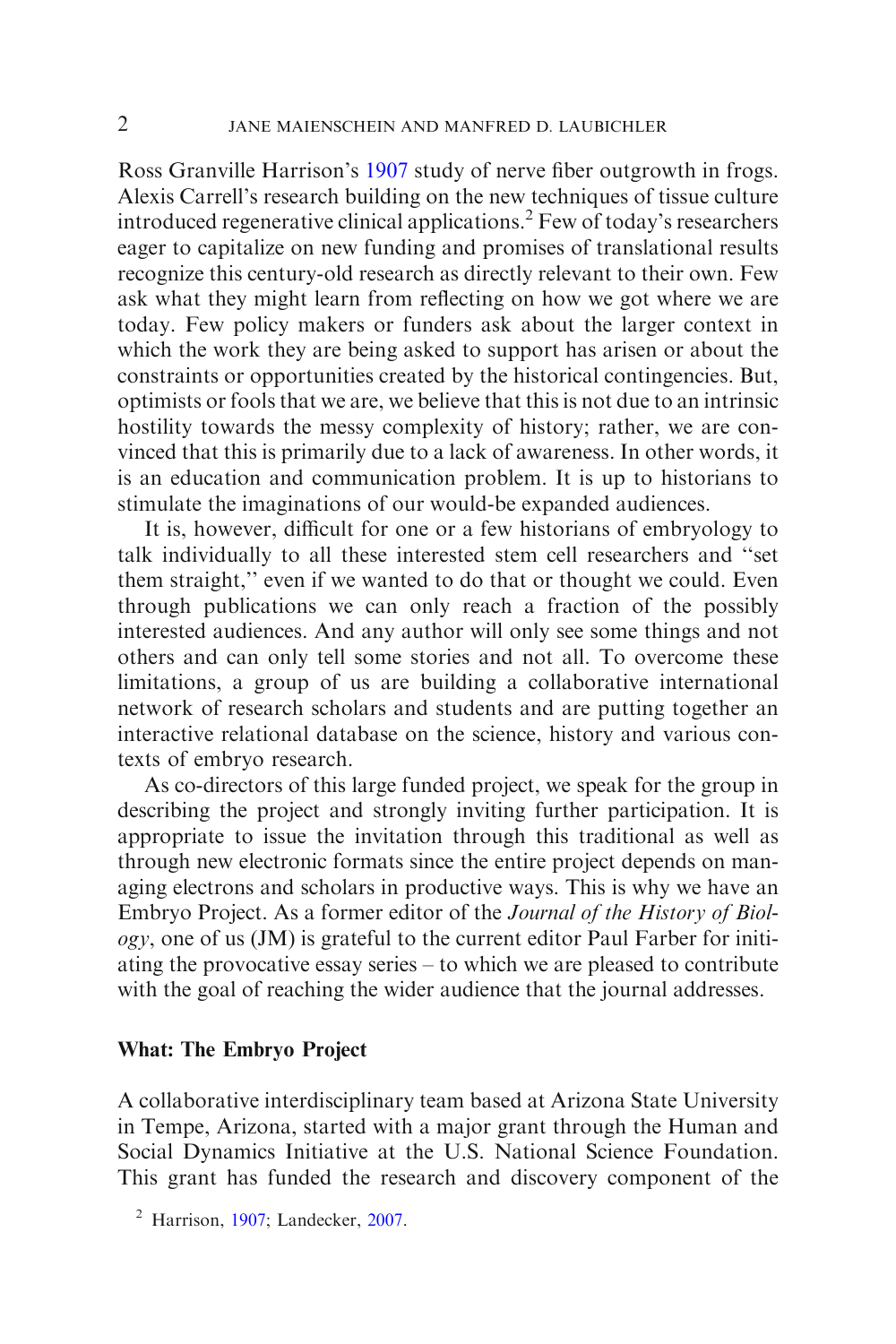project. In addition, the Arizona State University library researchers led by Associate Dean John Howard and his team of programmers, database experts and information systems managers have been adapting the library's Fedora Commons-based information systems to work for the multiple challenges of our project. A series of focused workshops has added to that development as well as to our ability to share tools and trials with other similar projects and like-minded project leaders.

Furthermore, we work with an international team of scholars and collaborating institutions through workshops and virtual collaboratory meetings focused on well-defined and structured scholarly projects. We began in partnership with the Max Planck Institute for the History of Science in Berlin, as we were inspired by their Virtual Laboratory [\(http://vlp.mpiwg-berlin.mpg.de/index\\_html\)](http://vlp.mpiwg-berlin.mpg.de/index_html), and the Marine Biological Laboratory-Woods Hole Oceanographic Institution Library in Woods Hole, Massachusetts, because of their many digital projects in related areas such as biodiversity. It quickly became clear that for our project, it made sense to build on and expand the infrastructure developed by these existing projects. The librarians at ASU, the MBL, and the MPI recommended the Fedora system [\(http://www.fedora](http://www.fedora-commons.org/)[commons.org/\)](http://www.fedora-commons.org/) and have been extremely generous in contributing to the research to make the project work effectively.

The mission of the project is to document, collect, and compile materials in digital form, and interpret ''everything'' related to embryo research and the multiple contexts in which it occurs. Study of embryos has taken place through the fields of philosophy, embryology, and developmental biology, and the relevant contexts bring in history, religious studies, bioethics, law, and studies of the material practice of science including history of technology. Of course it is ambitious to suggest that we want to capture it all, but we indeed maintain that as our goal even while realizing that we will succeed best by starting with focal projects. It is the beauty of electronic media that they enable new dimensions of collaborative research.

To facilitate collaborative activities we have been building an editorial process so that interested scholars from anywhere can submit materials that we review, edit, and add to the database. This is essentially a peer reviewed publishing project complete with an ISSN  $#$  to prove that we are ''real'' by traditional standards. But even that extended review process and the additional help of an extended editorial team are not enough, since even a small group can only do so much and the editorial service can still be a bottleneck.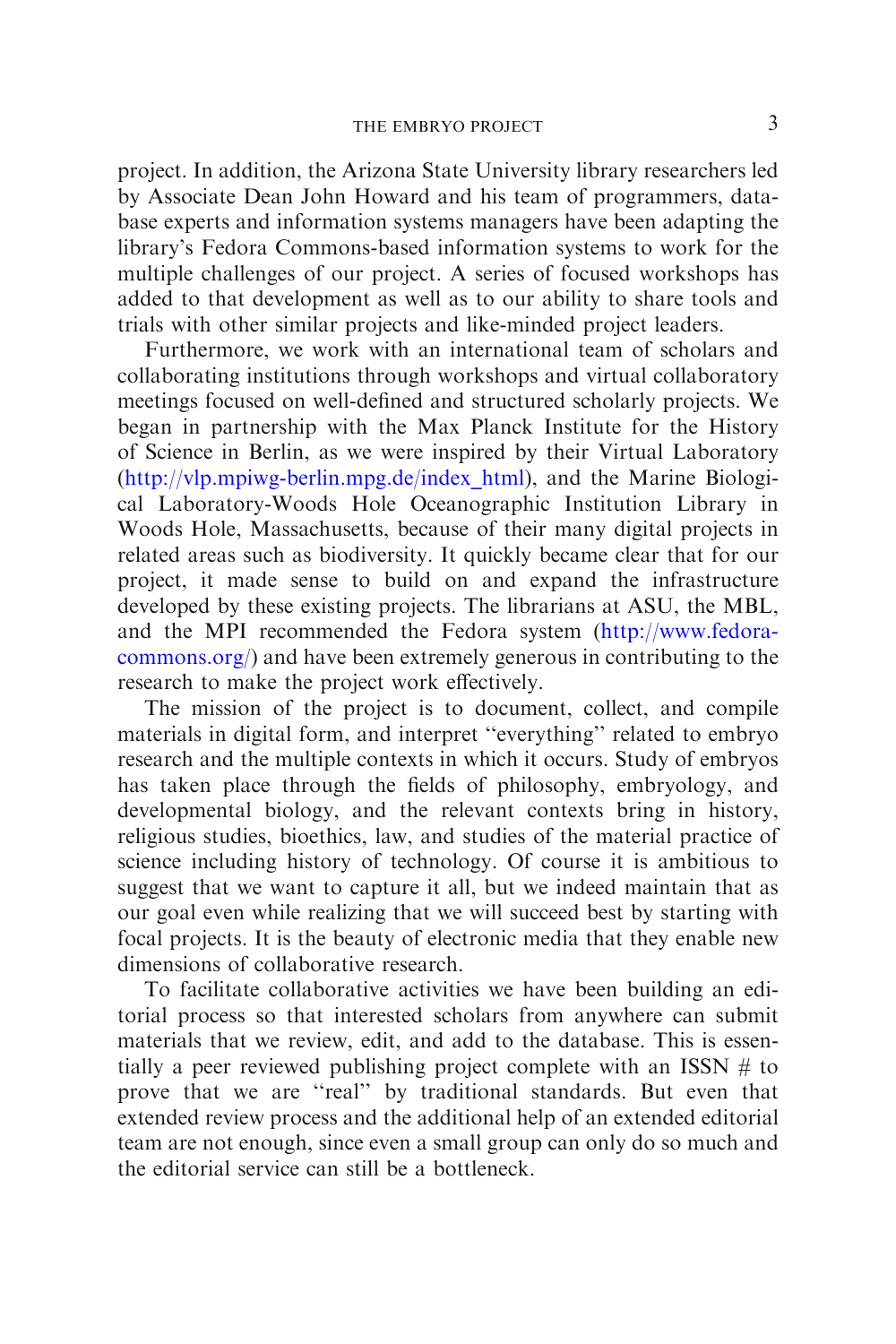4 JANE MAIENSCHEIN AND MANFRED D. LAUBICHLER

This is where the object related databases and the library's collaboration become essential. In addition to developing our own new materials, we can discover, retrieve and include materials stored in other open access databases through robust searching of metadata. This digital federation is critically important to the ability to accumulate a significant project effectively. To this end we have been following the model of the Bioinformatics revolution in the biomedical sciences. In these areas the huge data-gathering project, such as the various – omics projects, have led to an overabundance of data, which are now being annotated, cross-linked, and otherwise curated. For these various needs, many tools for data-mining and data management have been developed. We and our partners, including many of the other digital HPS projects, which have in the meantime formed a consortium for Digital HPS [\(www.digitalhps.org](http://www.digitalhps.org)) have been adapting both strategies and tools from bioinformatics, as well as developing our own applications (see the Digital HPS website for a list of tools and further links to the various projects). We are also working on the integration between these projects and a platform for the distribution of shared tools that will facilitate new ways of research and collaboration in HPS related areas.

For our intellectual goals we are taking scientific research on embryos (or embryo research) as a case study of the way that science changes over time. It is a case of considerable importance for both science and for society. Embryo research changes for many complex reasons and because of diverse interacting agents of change. We are identifying, documenting, and exploring these factors and interplay among them that lead to changes over time in both science and the relevant social contexts (see Figure [1\)](#page-4-0). Thus, within the context of the NSF initiative that initially funded the project, we are examining a case of Human and Social Dynamics of rapidly changing science within radically contested contexts.

Embryo research is a fascinating object of study, with significant changes in factors such as choices of which organisms to study (mostly animals until recently when human embryology began); techniques to use (including experimental techniques, equipment, and the way results are presented in publications and presentations and represented in images and models); and which actors, laboratory settings, institutions, and local contexts are important for each episode of scientific and technical work. As with all of science but sometimes in exaggerated and unique ways, embryo research is also always embedded in webs of unsettled ethical, legal, political, religious, cultural, and social negotiations that shape the conduct of science, its diverse meanings, and the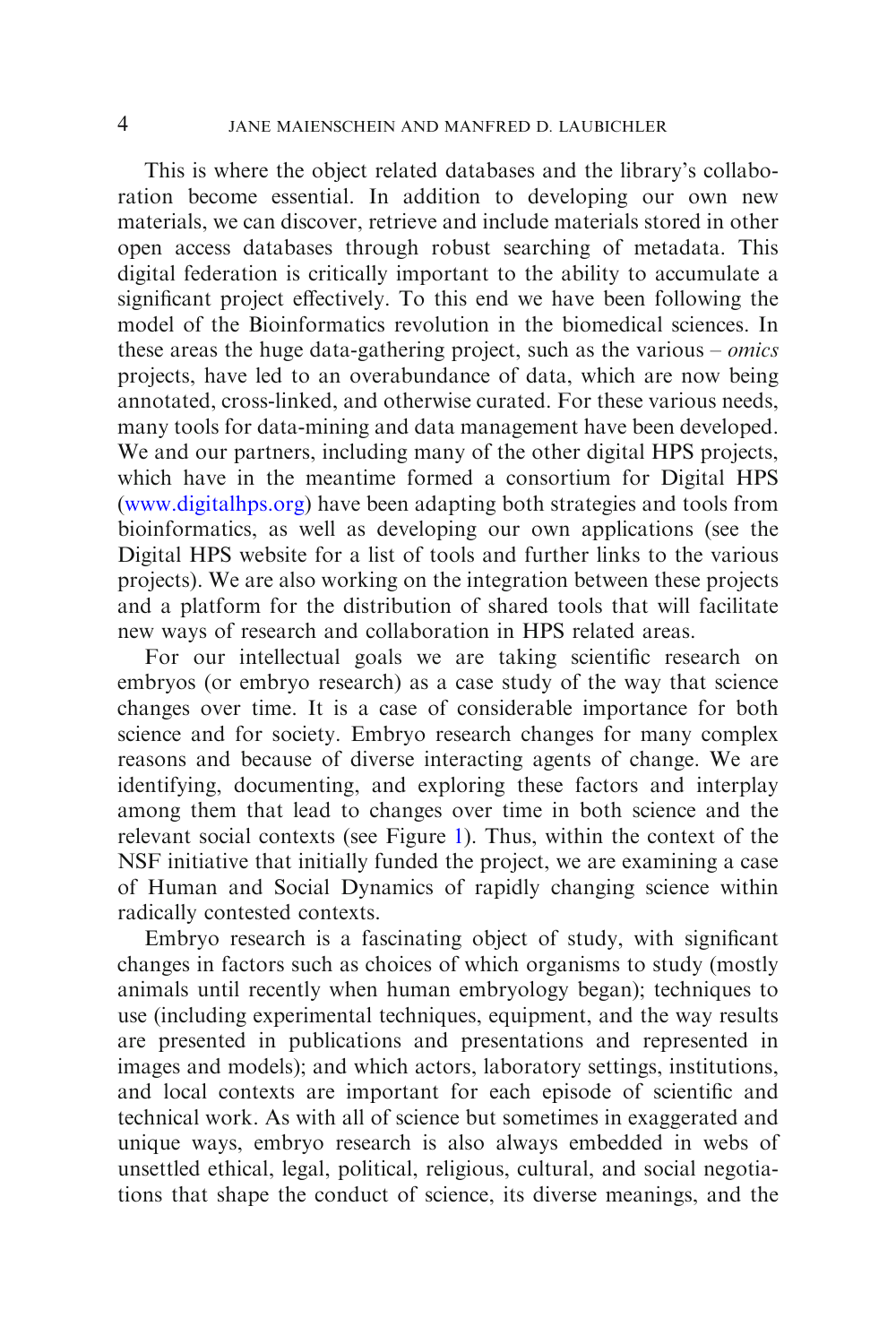<span id="page-4-0"></span>

Figure 1. Agents of change shaping the course of embryo research through time.

spectrum of decisions built upon such understandings. To organize and make sense of the swirl of all these factors that affect scientific change, we have organized them into the analytic categories of People, Places, Practices, Concepts, Contexts, Images, and Literature, although the actual coding structure of the relationships between objects in the database is much more fine-grained and specific (see Figure [2\)](#page-5-0).

### Who: The Network

The project brings together researchers from the multiple disciplines needed to make sense of such a complex subject. Individuals can submit any materials for consideration, but the project is also organized into defined Projects with leaders from our international network. Our network involves about 30 researchers from at least seven countries and we expect it to grow considerable as more individual projects are added to the larger context of the Embryo Project. A current and updated list of members can be found at ([http://embryo.asu.edu/about/network.php\)](http://embryo.asu.edu/about/network.php).

At ASU the network also includes groups of graduate and undergraduate, especially honors, students who work on different elements of the projects through directed study and seminars. These groups add substantially to the database as students find and annotate materials, which are then reviewed and edited through the editorial process of the Embryo Project. As new generations of students have become involved with the Embryo project we are also benefitting from their perspectives towards the web, digital media, and novel forms of communications,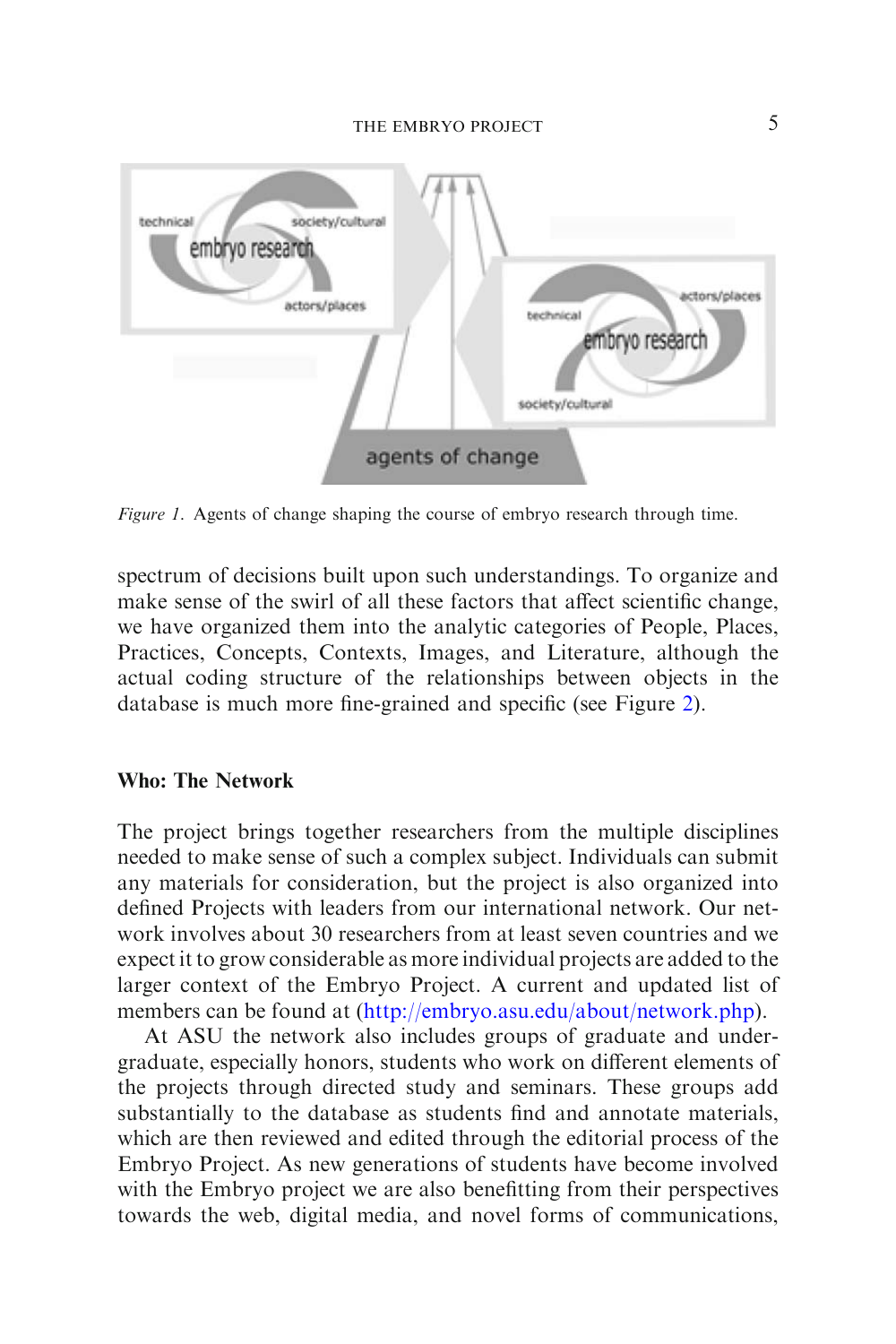

Figure 2. An illustrative small subset of relationships among objects in the database based on the connection of the Eugenics movement with embryo research. Fedora stores both objects and the relationships, so that both can be retrieved through searches and other web-applications (with thanks to Cera Lawrence).

such as social networking sites and communication tools (Twitter, etc.). The overall Embryo Project is thus adapting to a Web 2.0 framework, which, interestingly, also helps us see traditional scholarly sources and analytical categories in a new light. Most prominently, our focus on multiple relationships and their visualization (see Figure 2) is greatly aided by this new focus on ''connectivity.''

### How: Defined Projects

We mentioned above that the project mainly grows through specific research projects and questions. These defined projects generally take a particular locus of embryo research and document the people, places, practices, images, literature, and concepts of that research and their interactions. We then look at the relevant contexts for broader perspective. These focused projects grow out of workshops or individual research efforts, so that anyone interested in the history or current issues

<span id="page-5-0"></span>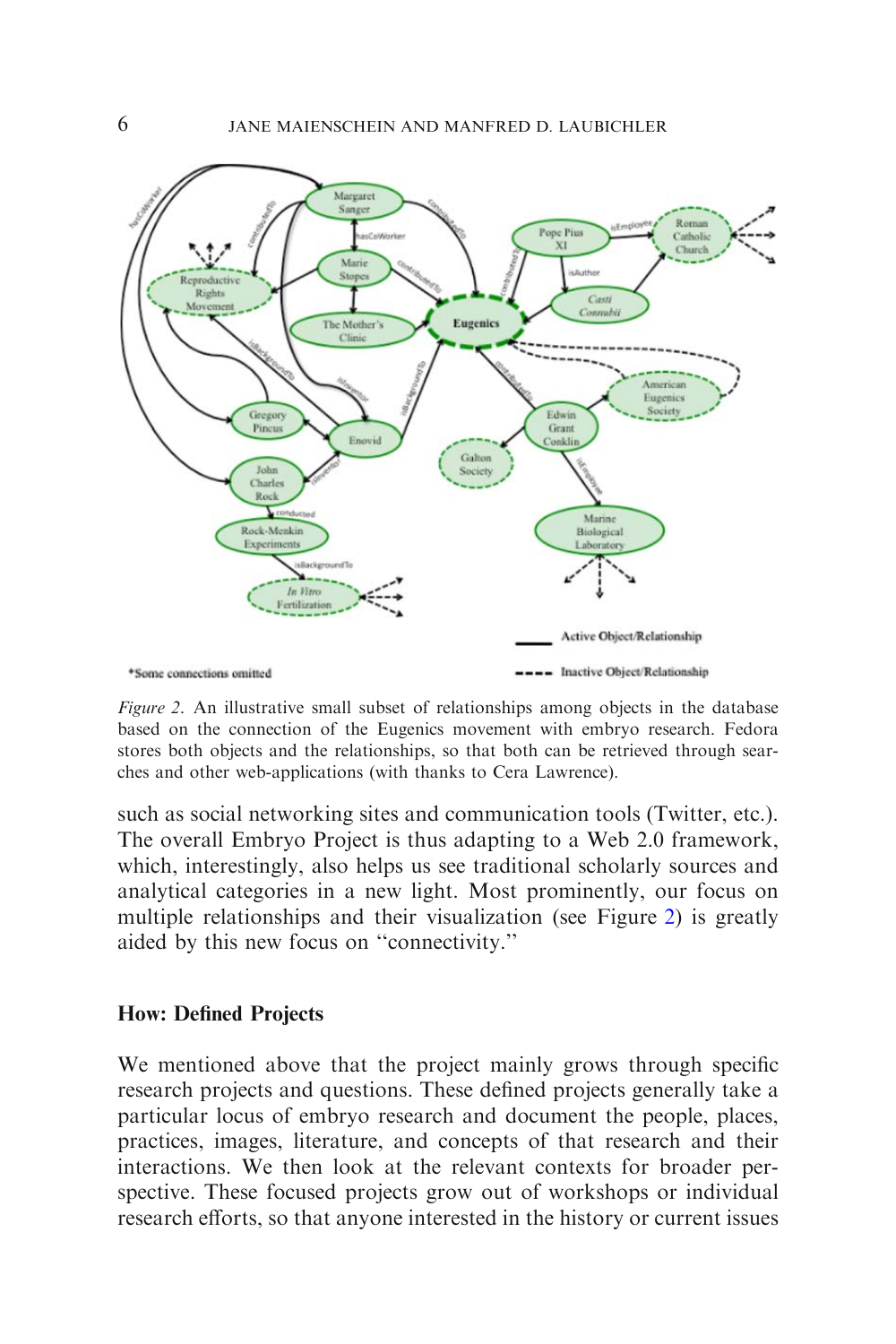related to embryo research can propose a project and apply for assistance in establishing the necessary groundwork to take advantage of the Embryo project infrastructure.

A list of ongoing research projects (see also Figure [3\)](#page-7-0) can be found at [\(http://embryo.asu.edu/about/projects.php](http://embryo.asu.edu/about/projects.php)). These include projects on individual scientists and their associated research programs (such as Victor Hamburger or John Bonner and morphogenesis), research institutions (such as the Marine Biological Laboratory), or broader topics (such as Regenerative Biomedicine, the legal status of embryos, theories of development in the 20th century, or cloning and stem cell research and policies). All the projects are collaborative and most bring together developmental biologists with historians, philosophers and science studies scholars.

For example, the project on theories of development in the 20th century has generated a close collaboration between Manfred Laubichler and Caltech developmental biologist Eric Davidson that has resulted in both scholarly/historical and theoretical scientific products thus transcending the disciplinary silos of science and history in multiple ways.3 Another example is the collaboration of Jane Maienschein and Manfred Laubichler with William C. Aird on the latter's foundational textbook on Endothelial Biomedicine.<sup>4</sup> Our initial collaboration on the history of this emerging field of biomedicine, especially on the importance of a developmental dimension in early research on the endothelium (the inner lining of the blood vessels and the lymphatic system), has led Bill Aird to redefine the theoretical foundation of his  $(1800 + page)$ multi-authored volume in such a way that developmental and evolutionary/comparative considerations have become much more central.

As mentioned, our goal from the beginning has been to study all aspects of embryo research, by all people in all times and places, from Aristotle to tomorrow. Of course we cannot do that alone or easily, and we expect this aspect of the project to grow tremendously well into the future, with input from an expanding network of researchers. We have been focusing on western research and really in the U.S. and Europe, drawing primarily on English language sources at first for practical reasons related to searching across databases. But clearer definitions of metadata and additional tools developed in the context of other digital HPS projects, such as ontologies and dictionaries, are helping us to overcome these restrictions (see also the digital HPS site for some concrete examples).

<sup>3</sup> Laubichler [2007a,](#page-15-0) [b;](#page-15-0) Laubichler and Davidson [2008](#page-15-0).

<sup>4</sup> Laubichler et al. 2007.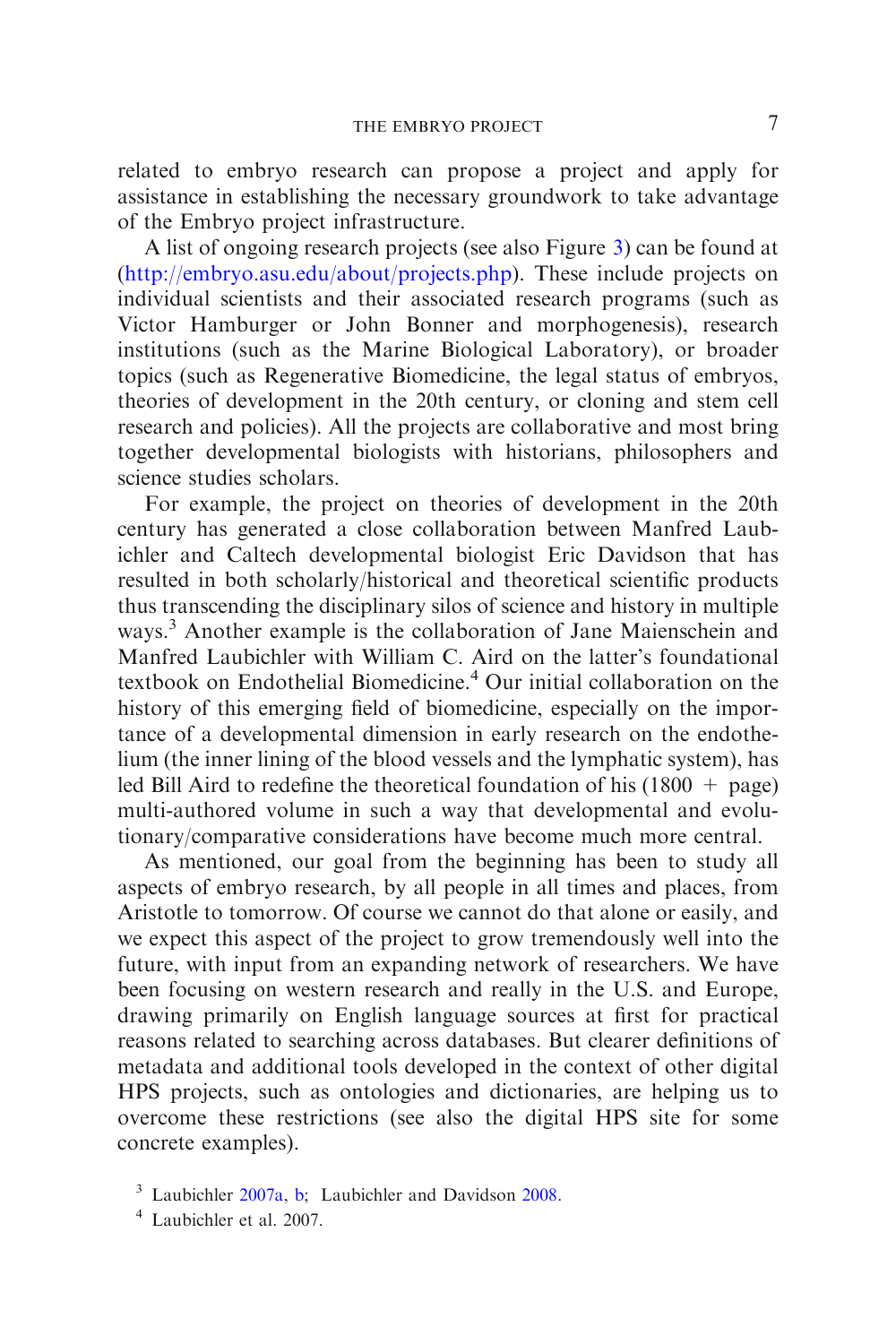<span id="page-7-0"></span>

Figure 3. An illustrative set of some current projects and their connections.

Also, as more individual projects generate lists of objects and their relationships within the broad categories of the project, we are already seeing an exponential increase in the number of often hidden or surprising relationships among objects.

Our database is thus not primarily a repository but rather a tool of discovery that adds new dimensions to traditional scholarship in the humanities and sciences. The fact, that we do not just present the final interpretation as a scholarly result (with sources and references buried in footnotes), but also make available all the research objects and their relationships transforms the practice of the history of science and allows it to interface much better with current science and science policy.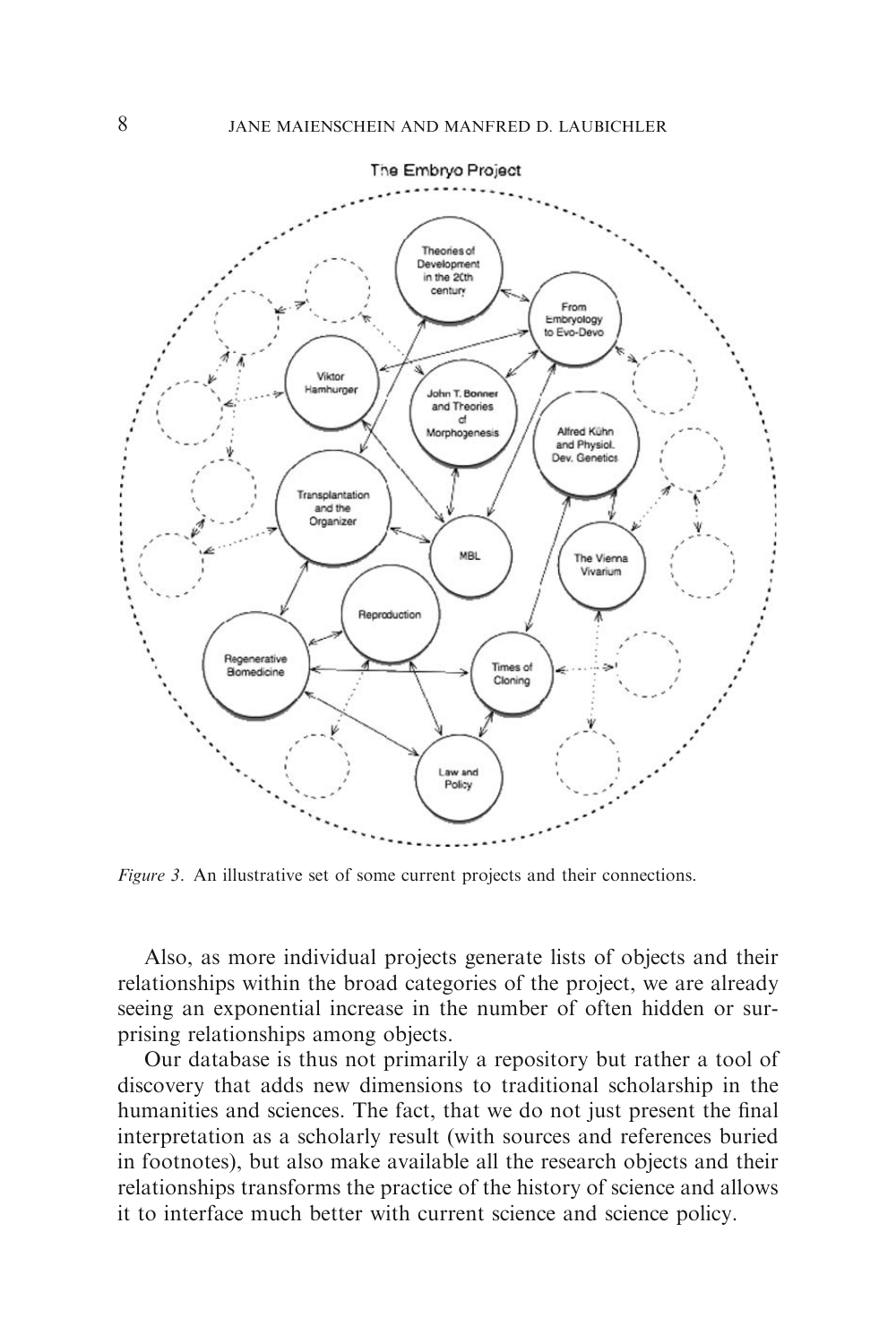As with all databases, our approach requires a certain amount of standardization of metadata and relationships, for reasons of internal consistency and also external compatibility with other databases. Yet our descriptors of the data are not completely static, but evolve together with the insights gained by the project. Our system's architecture then allows for sophisticated searches that form the foundations of more traditional interpretations of the history, the contexts, and agents that have shaped the many transformations of embryo research. Basic and important relationships that are hard to discover without such a system include such things as:

Who was a student of whom

Who worked at a particular place? With particular organisms? Using particular equipment or techniques?

What concepts were associated with what practices or what organisms? For example regeneration, transplantation, stem cells, induction, etc.

What definitions of the embryo have driven what research and what interpretations? How does seeing the embryo as, for example, a set of gene regulatory networks, make a difference rather than, say, seeing it as a cluster of differentiating cells undergoing morphogenesis?

What contextual factors were connected to any particular type of experiment? Which were medically relevant? Part of a comparative project? Interpreted in evolutionary terms?

For example, one fundamental problem of historical analysis is tracing connections on a large scale, especially within the ever-growing body of scientific literature. Most off the shelf tools, such as citation analysis, establish a link (i.e. a citation), but do not easily allow further exploration in form of a semantic or content analysis (i.e. is the citation affirmative or does it refute the claims of the previous paper?). To overcome these limitations we need to be able to analyze the connections at a more fine-grained scale. Computationally this is a problem of data mining, functional annotations, and the application of tools for semantic analysis. Such tools exist in various parts of Bioinformatics and can be adapted for use in digital HPS.

We have tested these possibilities in the context of Medline abstracts. Medline contains text (abstracts as well as full text and meta-data) of a majority of the biomedical research literature of the last decades (more than 14 million entries so far). To test our system we initially selected a set of over 1,000 Medline abstracts that used the purple sea urchin as a model organism. Model organism is, of course, a relevant category for historical analysis. We then created a set of simple ontologies that each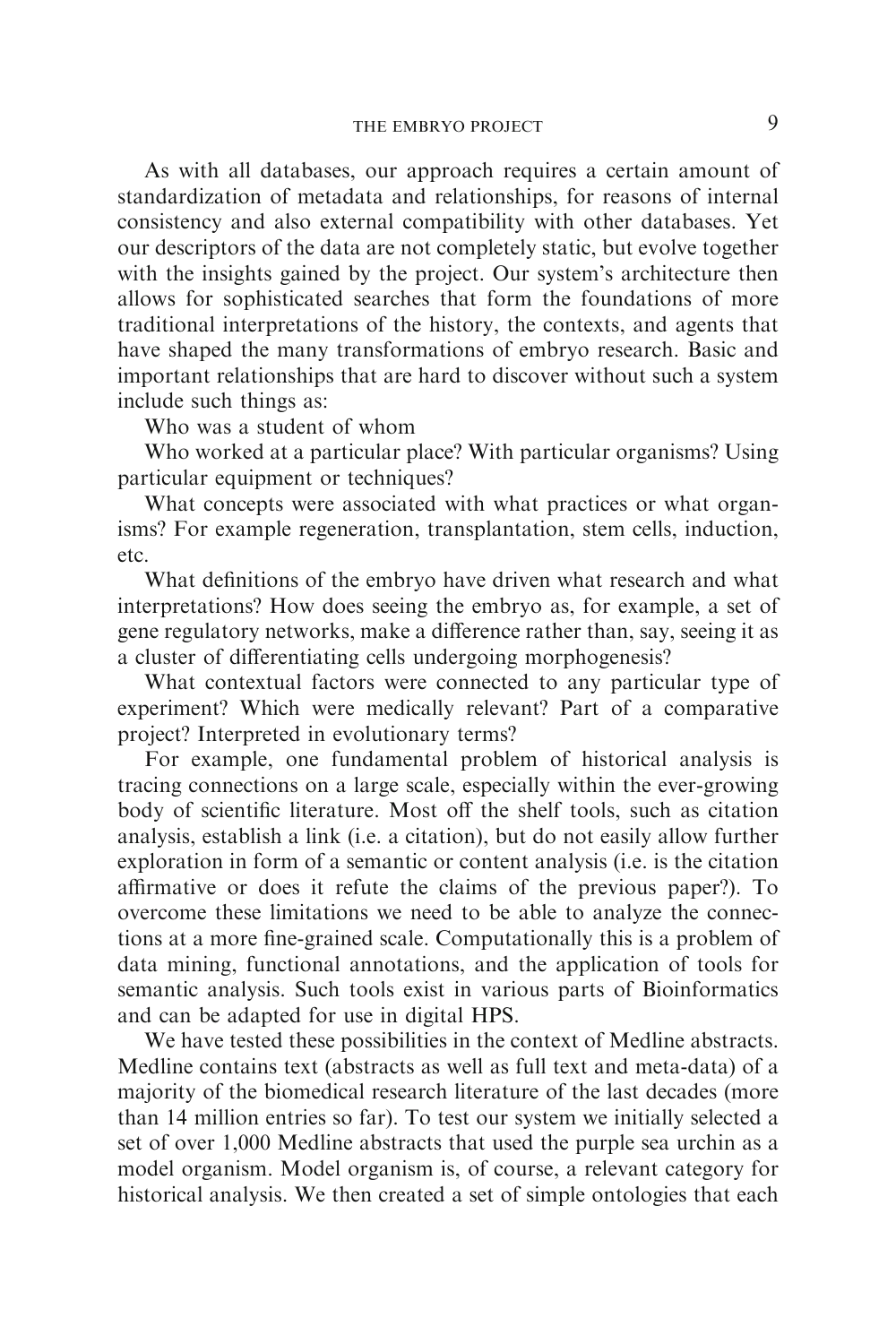represented a category of interest. These included people – we mined the author list to populate the ontology of all people that published on the purple sea urchin, places – we used the institutions of these authors, concepts – we developed an ontology of concepts relevant to research in developmental biology, experimental methods, etc. All these ontologies were then converted into and added to already existing ontologies relevant to our project, such as species names and gene names.

Next we could then analyze the abstracts based on connections between different instances, and quickly answer questions such as: Eric Davidson publishes on the purple sea urchin, he is at Caltech – who else at Caltech publishes on the purple sea urchin, who uses the same methods, who discusses the same concepts, in what papers are certain methods and concepts connected, what are all the genes discussed in papers on the purple sea urchin that deal with a specific developmental process such as the formation of the larval skeleton, etc.?

The list of queries that can be formulated and addressed is huge and the analyses can be done immediately. Based on the results we were then able to refine the underlying ontologies, formulate new queries and expand the search to a larger set of Medline entries or additional digital materials. To list just one concrete example of how our analysis of this sample set has changed ongoing research (within the context of Laubichler's project on Theories of Development and the EP): Sea urchins have been a one of the major model organisms in experimental embryology for over a century. However, as developmental biology began its gradual transformation towards developmental genetics, sea urchins were dropped as a ''model organism'' as it was not possible to perform standard genetic analysis on them. They were re-introduced within the context of molecular developmental biology as soon as it was possible to clone and isolate individual genes and within a specific conceptual program of studying gene action and gene regulation in differentiation. We were able to establish an initial history (timeline) of molecular techniques connected with this gradual re-introduction of the sea urchin into developmental biology and are now exploring how these techniques were connected to a new set of questions and related concepts, such as gene regulatory networks, that emerged in the course of this novel research trajectory.

The much more difficult understanding of interactions among all the factors requires just the sort of organized and managed multi-disciplinary and interdisciplinary research strategies and methods that we offer with the Embryo Project. The Project therefore provides a basis for new scholarly interpretations. Yet this is not all. We also explicitly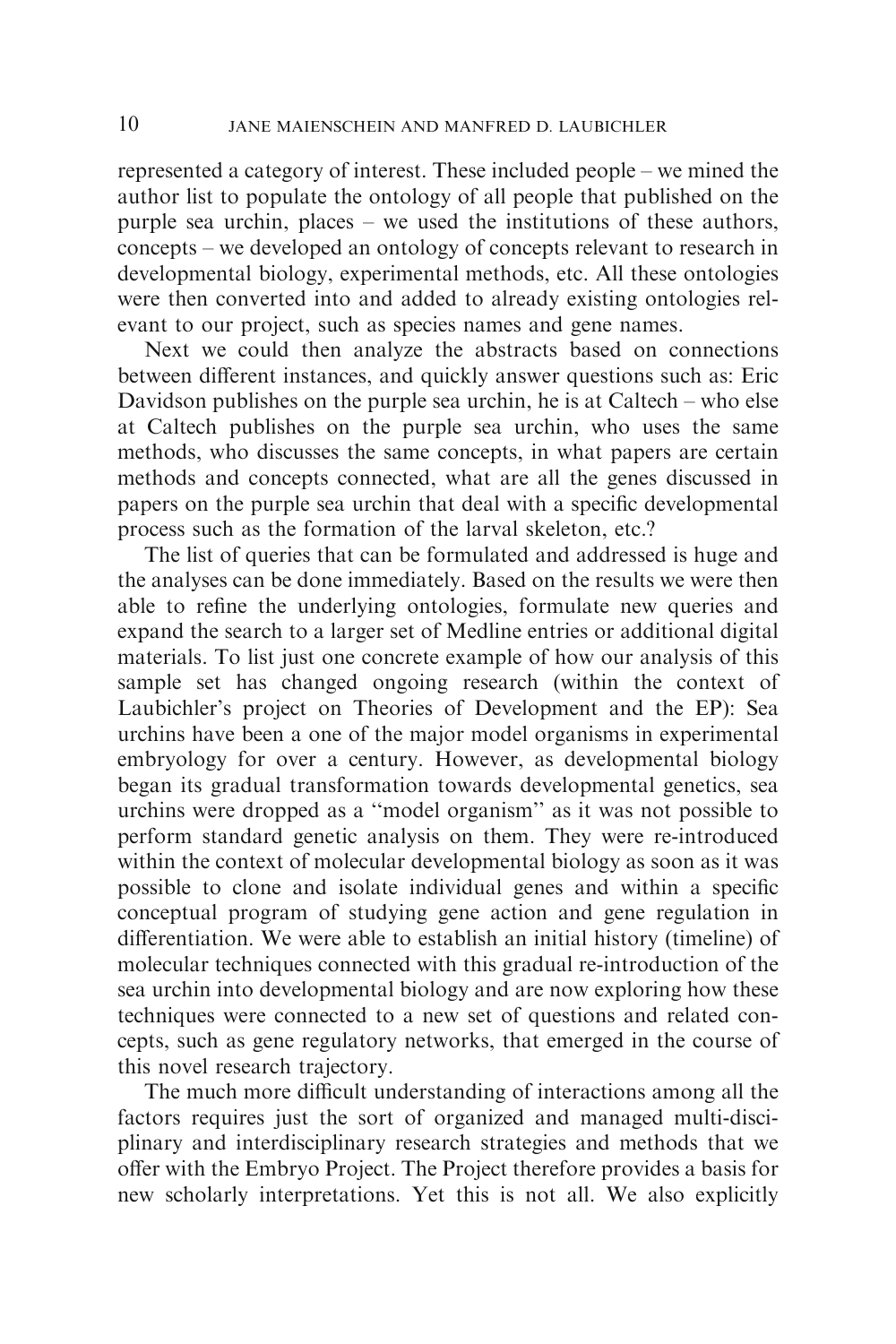intend to provide materials for multiple user groups, including research materials for scholars in multiple disciplines and also educational materials and interpretations for teachers, the general public, and public figures such as Congressmen and judges. While the collection of materials for scholars is more familiar, the development of interpretive essays for the multiple user groups and multiple purposes takes more effort and has important broader implications. The four types of contributions, outlined below, help show how the complex project works to meet all these objectives.

# How: The Embryo Project Encyclopedia Database

This part of the project involves developing a database, with the formally recognized name of the Embryo Project Encyclopedia. The Encyclopedia consists of three different types of items linked through coded relationships within the system and through standardized metadata to the full databases of our and other library networks. The four types of objects included are:

1. Short descriptions of the objects in the database. These objects may be examples of those people, places, practices, and so on. The descriptions are typically derivative, relying on trusted secondary information sources. They are submitted for review and editing, and then checked and coded by an editorial team that identifies and codes from lists of desired relationships and metadata. To date, student researchers have contributed most of these entries, after they are trained in the Embryo Project research seminar for undergraduates and graduate students and led by the faculty and a postdoctoral fellow. The items of this type are formally attributed to the author, and we expect many other authors to begin contributing now that we have the system developed and working, and given that these descriptive entries provide the entry point for linking to other materials the author may be interested in seeing in the Encyclopedia. But these entries are not just mere encyclopedic descriptions or mimicking already existing sources; rather they are written and marked up in such a way that they help populating the database with additional objects that have interesting and relevant relationships to the object of the entry. The encoded relationships and metadata also provide visible hyperlinks that add functionality for users seeking primarily factual information in the database.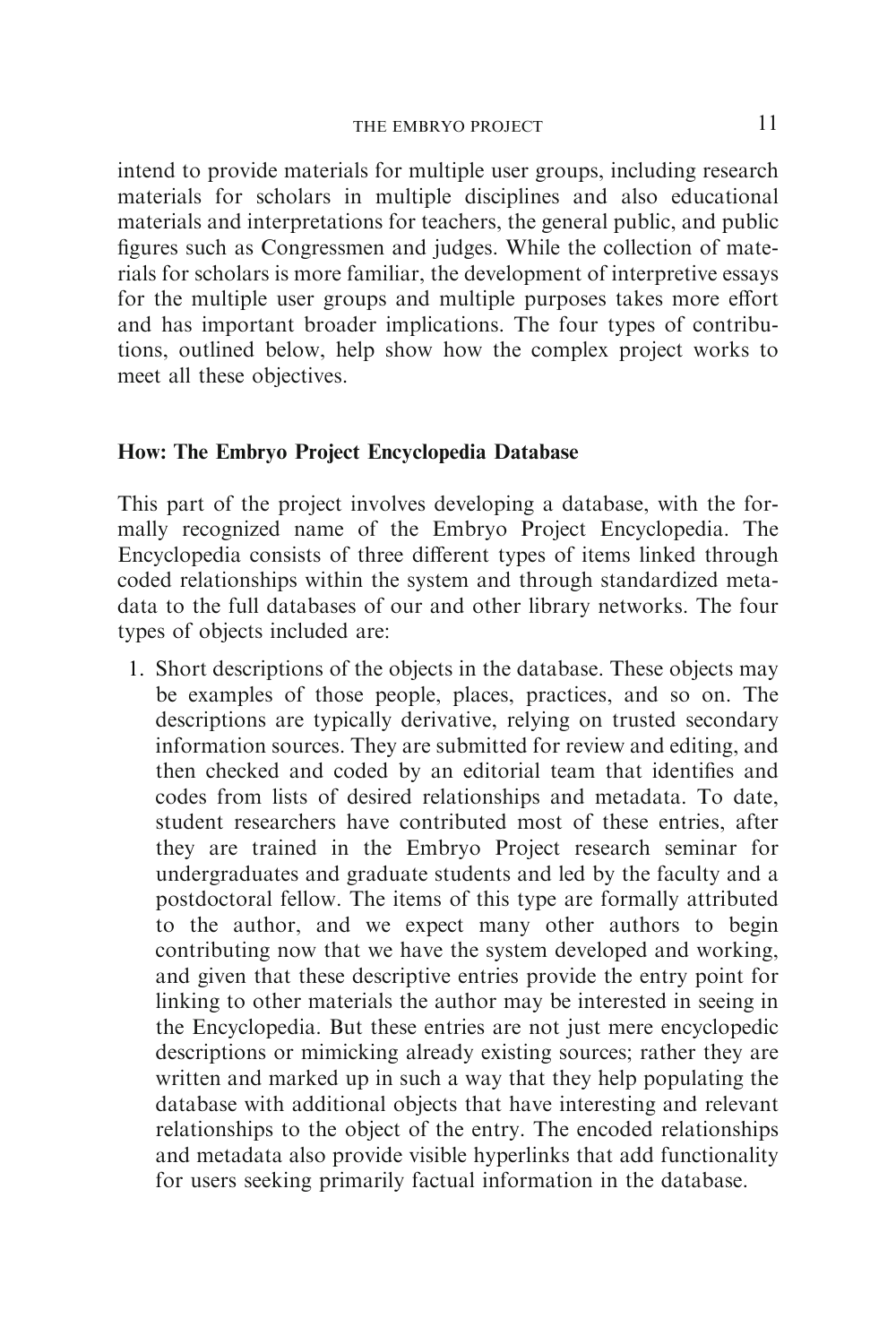2. Found objects. This category includes materials already ''out there.'' This includes such things as published literature – both primary and secondary, images of people or places or practices, video, interviews – both tape and transcripts, lab notebooks, archival materials, and anything available digitally. Our library collaborators have been developing several programs that allow us to find already existing objects in a number of ways. Therefore, we can link different forms of data from widely divergent types and locations. Prototype functionalities currently allow us for instance to harvest digitally available literature written by any identified developmental biologist in the database that is scattered across multiple journals and libraries and resolve access based on the physical location and privileges of the person sending the query.

Since some of these materials are behind various firewalls or are password protected, we are following the librarians' lead in how best to carry out these linkages to provide access. We have also been developing an image archive and are working with the Marine Biological Laboratory in Woods Hole to capture the thousands of relevant practice-based materials and images they have made available to us. We hope other collections can also be linked for open source use in ways that can be discovered and accessed by a much wider range of users. All of our own material is fully open access and the Embryo Project supports all initiatives that aim to make as much of the scientific heritage freely available to all researchers.

- 3. Created objects. Based on the ever-growing set of web-applications and tools for digital HPS we can also add created objects, to our repository. One example is timelines, such as the one we created for the history of the embryology course at the MBL or for Ross Harrison's biography (see Figures [4](#page-12-0) and [5\)](#page-13-0). Many of these tools are dynamic in the sense that they can easily incorporate additions to the database.
- 4. Interpretive essays through an online scholarly journal dedicated to studies of embryo research and its multiple contexts. We have begun to accept articles submitted for this purpose, which will be fully peer reviewed and edited. All articles will also be processed so that all objects and relationships between them will become part of the database. It is important that the result be open access and help users find links from materials and questions that they will find familiar to other materials and articles that are related but perhaps addressing different questions or different aspects of a subject that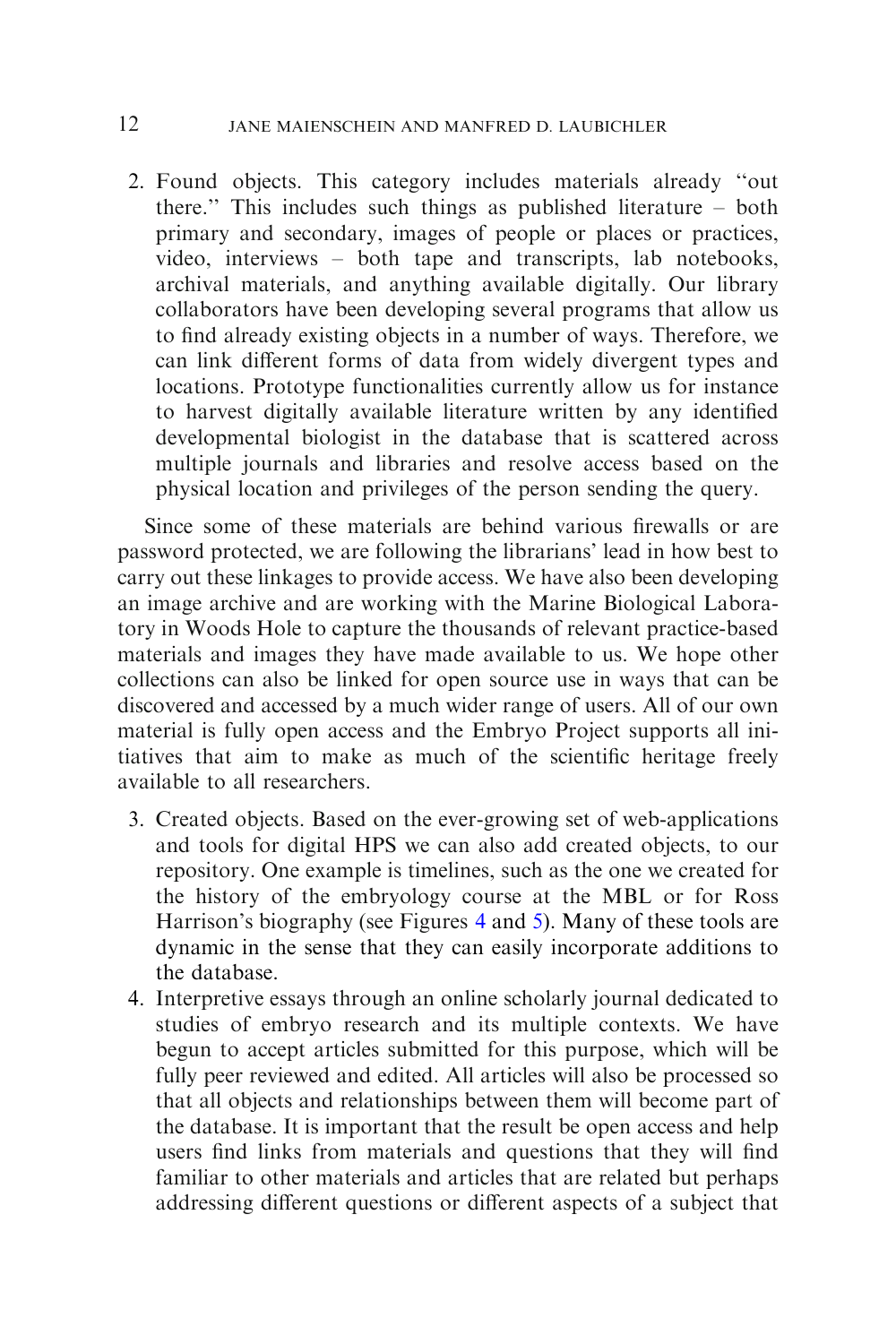#### <span id="page-12-0"></span>**Ross Granville Harrison Timeline**

|       |                     |      | Trustee of the Marine Biological Laboratory                                                          |      |      |      |      |                                           |      |      | <b>O</b> Harrison DI | <b>Event Type</b>           |
|-------|---------------------|------|------------------------------------------------------------------------------------------------------|------|------|------|------|-------------------------------------------|------|------|----------------------|-----------------------------|
|       | ۵                   |      | <b>Romested to Assistant</b>                                                                         |      |      |      |      | Chairman of the National Research Council |      |      |                      | 1 Birth                     |
|       |                     |      | Professor and Head of the Department of Zoology, Yale University                                     |      |      |      |      |                                           |      |      |                      | 1 Death                     |
|       |                     |      | Managing editor and founder of the Journal of Experimental Zoology                                   |      |      |      |      |                                           |      |      |                      | <b>2 Employment</b>         |
|       |                     |      | O Ariouts Born's related of embloyees gratting<br>Anatomy Instructor at Johns Hopkins Medical School |      |      |      |      |                                           |      |      |                      | 1 Personal<br>milestone     |
|       | O Marries Ida Lange |      |                                                                                                      |      |      |      |      |                                           |      |      |                      | <b>Professional</b>         |
|       |                     |      | Lectured on morphology at Bryn Mawr College                                                          |      |      |      |      |                                           |      |      |                      | activity                    |
|       |                     |      | Studied medicine at University of Bonn                                                               |      |      |      |      |                                           |      |      |                      | 2 Professional<br>milestone |
|       |                     |      | Assistant with the US Fish Commission at Woods Hole                                                  |      |      |      |      |                                           |      |      |                      | <b>3</b> University         |
|       |                     |      | Graduate study (PhD) at Johns Hopkins University                                                     |      |      |      |      |                                           |      |      |                      | study                       |
|       |                     |      | ergraduate study (AB) at Johns Hopkins University                                                    |      |      |      |      |                                           |      |      |                      |                             |
|       |                     |      |                                                                                                      |      |      |      |      |                                           |      |      |                      |                             |
|       |                     |      |                                                                                                      |      |      |      |      |                                           |      |      |                      |                             |
|       |                     |      |                                                                                                      |      |      |      |      |                                           |      |      |                      |                             |
|       |                     |      |                                                                                                      |      |      |      |      |                                           |      |      |                      |                             |
|       |                     |      |                                                                                                      |      |      |      |      |                                           |      |      |                      |                             |
|       |                     |      |                                                                                                      |      |      |      |      |                                           |      |      |                      |                             |
|       |                     |      |                                                                                                      |      |      |      |      |                                           |      |      |                      |                             |
|       | 1900                |      |                                                                                                      |      |      |      |      |                                           |      |      |                      |                             |
|       |                     |      | 1910                                                                                                 | 1920 |      | 1930 |      | 1940                                      | 1950 |      | 1960                 |                             |
|       |                     |      |                                                                                                      |      |      |      |      |                                           |      |      |                      |                             |
| 1890  |                     |      |                                                                                                      |      |      |      |      |                                           |      |      |                      |                             |
| 11870 | 1980                | 1890 | 1900                                                                                                 | 1910 | 1920 | 1930 | 1940 | 1950                                      | 1960 | 1970 | 1980                 |                             |
|       |                     |      |                                                                                                      |      |      |      |      |                                           |      |      |                      |                             |

Figure 4. A timeline generated form material stored in our database related to Ross Harrison's career. As more materials are added, the timeline can be populated with these events.

they would not have thought to ask about. Our tools and applications are designed to aid researchers in finding new and unexpected connections, in our case related to embryo research. For example, embryologists rarely know how to carry out legal research, and yet they might well want to know what the regulatory climate is before they set up a stem cell research unit. Or American historians might be interested in learning about the rich history of embryo research to include a unit alongside discussions of genetics and evolution as important biological contributions. Historians of technology might start with an interest in microscopes and move to understanding of the concepts associated with those technologies. All these various researchers can query the database and not only find ''hits'' as in a traditional Google search, but also find relationships and links that are scholarly verified.

Setting up a new on-line journal that is scholarly, respected, listed in the relevant professional databases and fully searchable is challenging,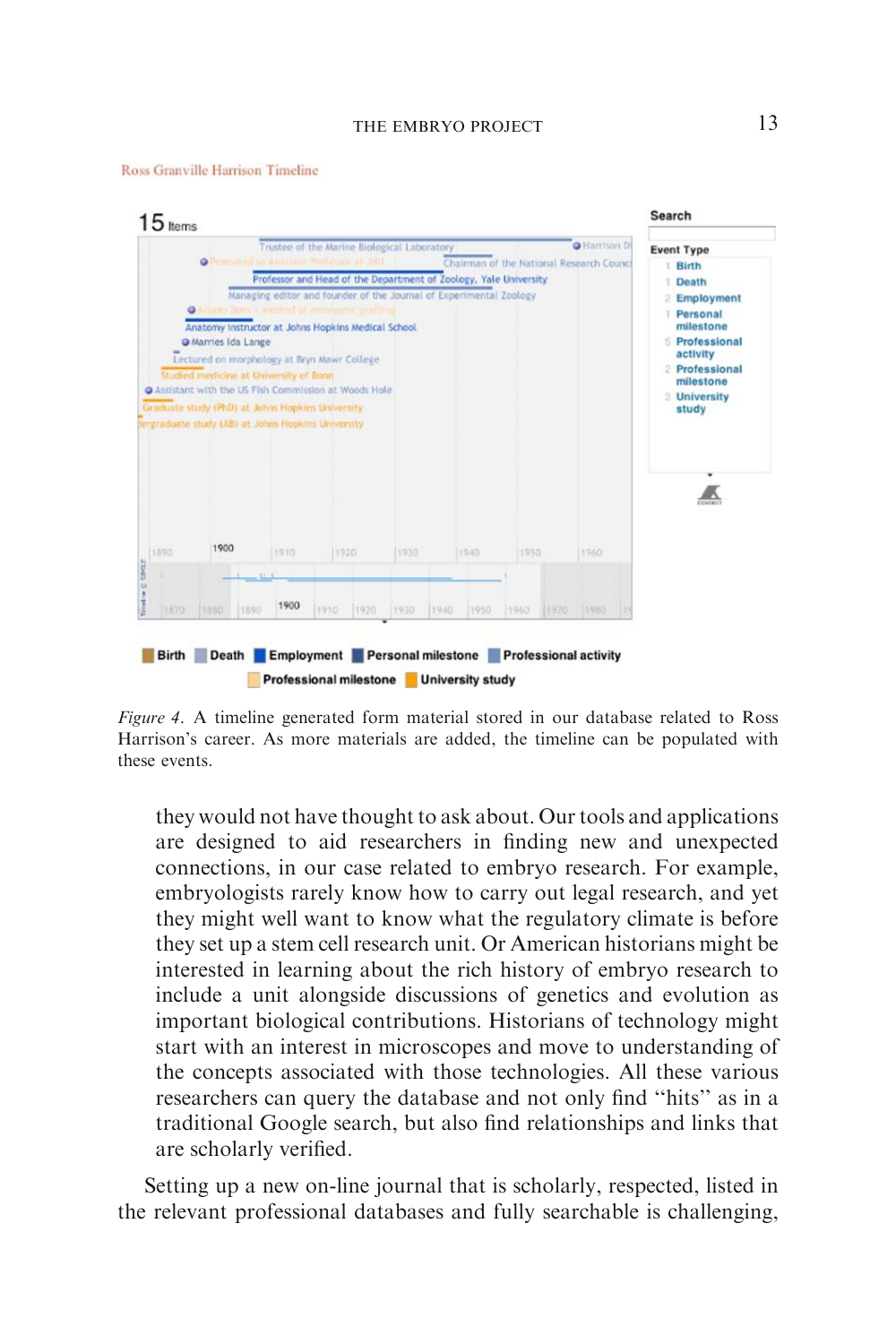<span id="page-13-0"></span>

Figure 5. A short excerpt of a timeline of the history of the Marine Biological Laboratory at Woods Hole showing various events between 1890 and 1920. Each events links to various materials in the database, such as biographies or images (shown here for Frank R, Lillie and thanks to Grant Yamashita).

as we are learning about different kinds of scholarly publications and all the details about intellectual property, ownership, setting high scholarly and editorial standards, and the full range of publishing details. We are working with librarians on this project, along with our editorial team. We welcome suggestions as well as submissions.

# Why Participate?

The Embryo Project is driven by the scholarly community and depends on the contributions of interested parties to help it grow and become more useful in future. Current funding allows for workshops and to hire student workers. Most of the programming has been an investment in digital research infrastructure by the libraries at ASU, the MPI and the MBL. We have a reasonable system in place to sustain the project, and are also actively seeking additional support. But we hope that the scholarly community in the history of biology will take advantage of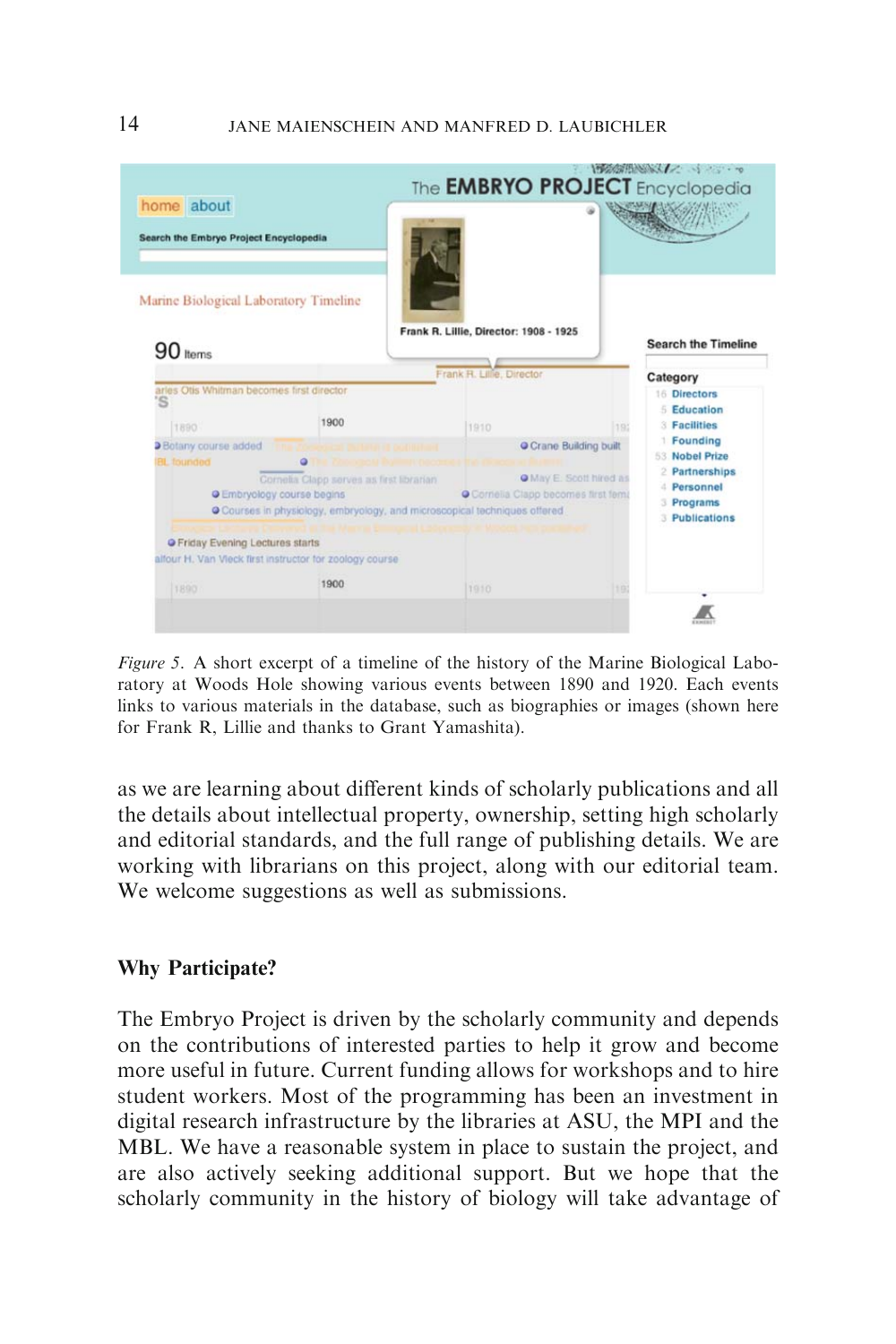this new approach and contribute by creating entries and providing new materials, which in turn will support everyone's scholarship as well as reaching beyond to have extended broader impacts for multiple user groups.

Our growing research networks that work across what are normally different disciplinary boundaries have already led to new projects and collaborations and we have begun a series of workshops, to which Michael Dietrich has been an especially valuable contributor. Topics include the history of morphogenesis (with the active participation of noted developmental biologist John Bonner), the role of the decades old embryology course at the MBL (bringing together all living directors of this course for an oral history project) or the history of developmental genetics and cloning and stem cell research (with an initial workshop organized by Christina Brandt and Giuseppe Testa at the MPI in Spring 07). Many other projects are also being developed, including several close collaborations between historians and developmental biologist, such as those between Manfred Laubichler and Eric Davidson on theories of development.

The scientific community clearly benefits from these synergies, as do students, who early on become active participants in the many different aspects of the scientific process, from data collection, annotation to scholarly interpretation, editing and publishing. The open access philosophy and the database organization of the Embryo Project also allows us to reach out to multiple user groups – the general public, policy makers, different scholarly communities and also scientists who increasingly see the benefit of having historical information available in a form that is not completely foreign to them. The Embryo Project is thus an example of an emerging research network that spans multiple disciplines and countries, with a virtual collaboratory, a repository/ scholarly publishing product that is openly accessible, linked sources, and interpretations for multiple user groups.

### Acknowledgments

This project has benefited tremendously from grant support from the National Science Foundation (SES 0623176, 0914069, 0645729) and Arizona State University, and from the support and guidance of our institutional partners at the Max Planck Institute for the History of Science in Berlin and the Marine Biological Laboratory-Woods Hole Oceanographic Institution Library. Felicity Snyder, Andrew